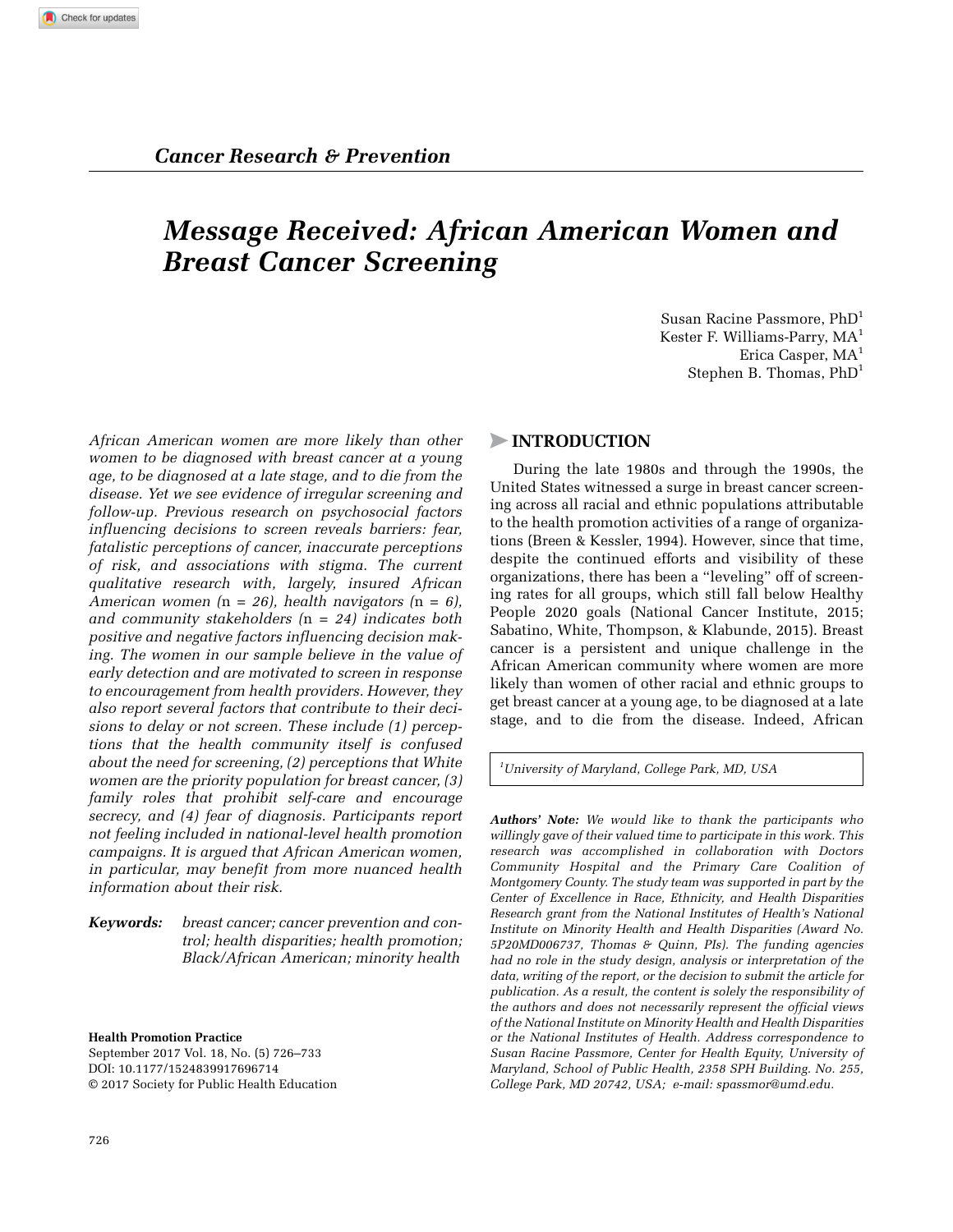American women have a mortality rate 42% higher than other women (DeSantis et al., 2016). Moreover, recent evidence suggests a convergence of incidence rates between African American and White women (DeSantis et al., 2016).

The cause of these disparities has been the subject of both medical and behavioral research and is likely complex and multifactorial. One concern is irregular screening behaviors and practices. A 2011 report by the American Cancer Society attributes late-stage diagnosis among African American women to lower frequency of, and longer intervals between, mammograms and to lack of timely follow-up of suspicious results (American Cancer Society, 2011). This underutilization of screening has been affirmed by other researchers (Highfield, Bartholomew, Hartman, Ford, & Balihe, 2014; Royak-Schaler et al., 2007; Royak-Schaler et al., 2008; Schueler, Chu, & Smith-Bindman, 2008; Smith-Bindman et al., 2006). A lack of access to screening due to insurance status or other "logistical" issues has been a concern (Schueler et al., 2008). Delays and failures to screen among African American women have also been tied to psychosocial factors such as fear of a range of things including diagnosis, pain, and partner abandonment (Consedine, Magai, Krivoshekova, Ryzewicz, & Neugut, 2004; Highfield et al., 2014; Jones et al., 2014); a fatalistic perception of cancer diagnosis (Mohamed, Skeel Williams, Tamburrino, Wryobeck, & Carter, 2005; Spurlock & Cullins, 2006); an inaccurate perception of risk (Kaiser, Cameron, Curry, & Stolley, 2013; Kidd, Colbert, & Jatoi, 2015; Orom, O'Quin, Reilly, & Kiviniemi, 2015); and an association of stigma with cancer diagnosis (Jones et al., 2014).

The current research was designed to explore the factors that influence decisions to screen or not to screen among African American women in Prince George's County, Maryland. Several factors made this qualitative exploration unique. Initially, we choose to include a focus on *avenues* to screening in addition to *barriers*, to develop actionable results as, in part, this research was motivated by a desire to increase screening for a no-cost program at a local hospital. In addition, the setting for this research is unique. Prince George's County borders Washington, D.C., and is majority African American (U.S. Census Bureau, 2010). The county is extremely economically diverse but includes some of the wealthiest minority communities in the country (Brown, 2015). Health care access is relatively high, with 84% of residents insured and 70% reporting to have a medical home (School of Public Health Study Team, 2012). Yet, between 2007 and 2011, the rates for breast cancer mortality among African American women in the county were the highest in the state of Maryland (Richardson, King, Dwyer, Parekh, & Lewis, 2014), and the local Susan G. Komen (2015) chapter has recently identified the county as a priority area. The underutilization of breast cancer screening in Prince George's County and other majority African American communities in the state has also been described by other researchers (Shirazi et al., 2015). Thus, the community setting facilitated a focus on decision-making factors other than access.

Barriers to screening figured prominently in this research and provide insight into why, despite 20 years of health promotion effort, we continue to find hesitancy to adopt regular screening especially among African American women. Our findings support the conclusion that while change in beliefs, social norms, and knowledge may be occurring regarding cancer in the population, these shifts have been insufficient to support increases in screening behavior. Moreover, we find evidence of unintended and negative impacts from health promotion messaging among this priority population.

# >**Method**

### *Participants and Setting*

As noted, we implemented a qualitative research design to explore breast cancer screening beliefs and self-reported behaviors among a sample of women living in Prince George's County in the catchment area of the "Breast Care Center" of a local hospital partner. In total, six focus groups were held with 56 participants. The first four focus groups included 26 nonimmigrant, African American women with an age range of 42 to 64 years and a median age of 52.5. Participants for these initial groups were recruited from our partner's records of patients who had, at least, once been screened at the Breast Care Center as we specifically sought women with some experience to explore pathways to screening. Center staff identified all female, African American residents of Prince George's County, aged 40 years or more who appeared in patient records during the past 5 years. These women were contacted by phone by center staff to request participation in one of the four focus groups to be held. Participants self-selected a group, and all groups included women representing a range of ages. Participants had received at least one mammogram in the previous 5 years, but only 15% reported that they have a mammogram every year. Our participants were, on the whole, well-educated, healthy, and insured (88%). This was the population we sought to recruit as (1) the catchment area itself is majority African American and relatively well educated and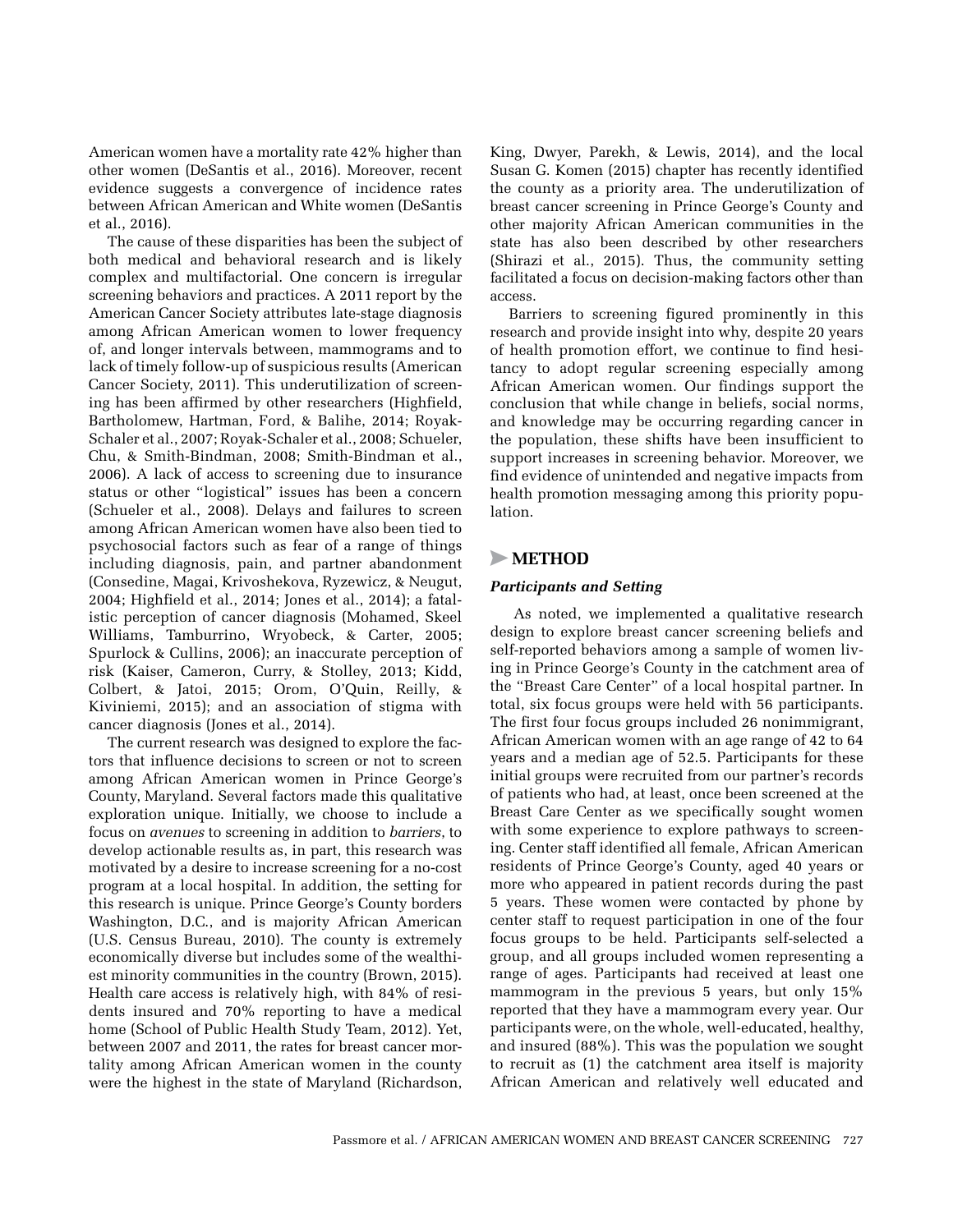well insured (School of Public Health Study Team, 2012) and (2) we wished to explore barriers to screening other than basic access (i.e., insurance, transportation). Women's focus groups were held in community libraries across the county for the convenience of participants. A semistructured moderator's guide was developed with input from the research team and funders. Two experienced African American women moderated the groups. Each group ran approximately 90 minutes. A light meal was served, and participants received a \$30 gift card to compensate for time and any costs incurred. After each group, a representative from the clinical staff of the Breast Care Center offered to answer participants' specific questions about screening guidelines and procedure. Moderators refrained from addressing participant questions on these topics during the data collection period.

Findings from the initial four focus groups were presented at the two subsequent focus groups to elicit reactions and additional insight regarding concepts emergent in women's groups. The first of these second set of focus groups was held with six participants employed as health care navigators in three hospitals serving the county. These navigators were identified through their employers. The second group included 24 participants who were known stakeholders or leaders on the subject of breast cancer in the African American community in the county. This sample was created through a snowball sampling, in which a few well-known participants were first identified and, in turn, asked to identify more stakeholders in the county. Participants included representatives from community-based organizations serving African American women, health care providers, local government, and the faith community. These groups also averaged approximately 90 minutes and were facilitated by a trained moderator. Navigator and stakeholder groups were held at a local hospital.

The University of Maryland Institutional Review Board approved the study protocol. Patient confidentiality was maintained through the use of only first names in focus groups. At the onset of discussion, participants were asked to maintain the privacy of fellow group members, and neither last names nor other obviously identifying information was collected (i.e., addresses). As noted, recruitment and data collection were accomplished by two different groups, Breast Center staff and the university-based, research team, respectively.

# *Theoretical Approach and Analysis*

All focus group sessions were audiotaped and transcribed verbatim. Analysis was completed using Atlas ti 6.0 qualitative software. Our process was guided by an iterative application of grounded theory (Strauss & Corbin, 1997). While we approached this project with specific research questions, we did so in the absence of specific hypotheses about what factors contributed to women's decisions to screen or not screen. The research team met to discuss emergent themes and concepts at specific points in the process including (1) immediately following data collection, (2) following an initial immersion into the data set (3) following each coding session. During these meetings, a codebook was developed using both codes driven by the research questions and those that emerged from the raw data. Coding involved the identification of broad domains or initial codes. From there, more refined concepts or subcategories were explored in the process of focused coding (Sbaraini, Carter, Evans, & Blinkhorn, 2011; Strauss & Corbin, 1997). Discrepancies that emerged at any point in the coding were resolved through team discussion and consensus. In addition to the process of coding, we incorporated the six core phases of the *Sort and Sift, Think and Shift* approach—data inventory, written reflection, reflective diagrams, categorization, bridging, and data presentation—to fully explore the reflexive capabilities of software analysis (Maietta, 2006). Two coders working independently coded all six transcriptions. Interpretation and categorization of participants' statements were the result of an iterative, team-based process with specific reference to findings of navigator and stakeholder groups for confirmation and interpretation of themes from women's groups.

# >**Results**

A summary of the results is presented below with the most prevalent themes and relevant quotations across the groups. These themes were found in *all* discussions (four women's groups, navigator and stakeholder groups). The reader should note that quotations presented here were selected for clarity and do not represent the total number of participant statements related to each theme or concept.

#### *Deciding to Screen*

Women's groups began with a discussion of the specific motivators for screening. This discussion included two categories: internal "motivations" for being screened and what might be termed as *cues* to action. Motivations to be screened included having a personal connection to a woman diagnosed with cancer (breast cancer or another form). For example,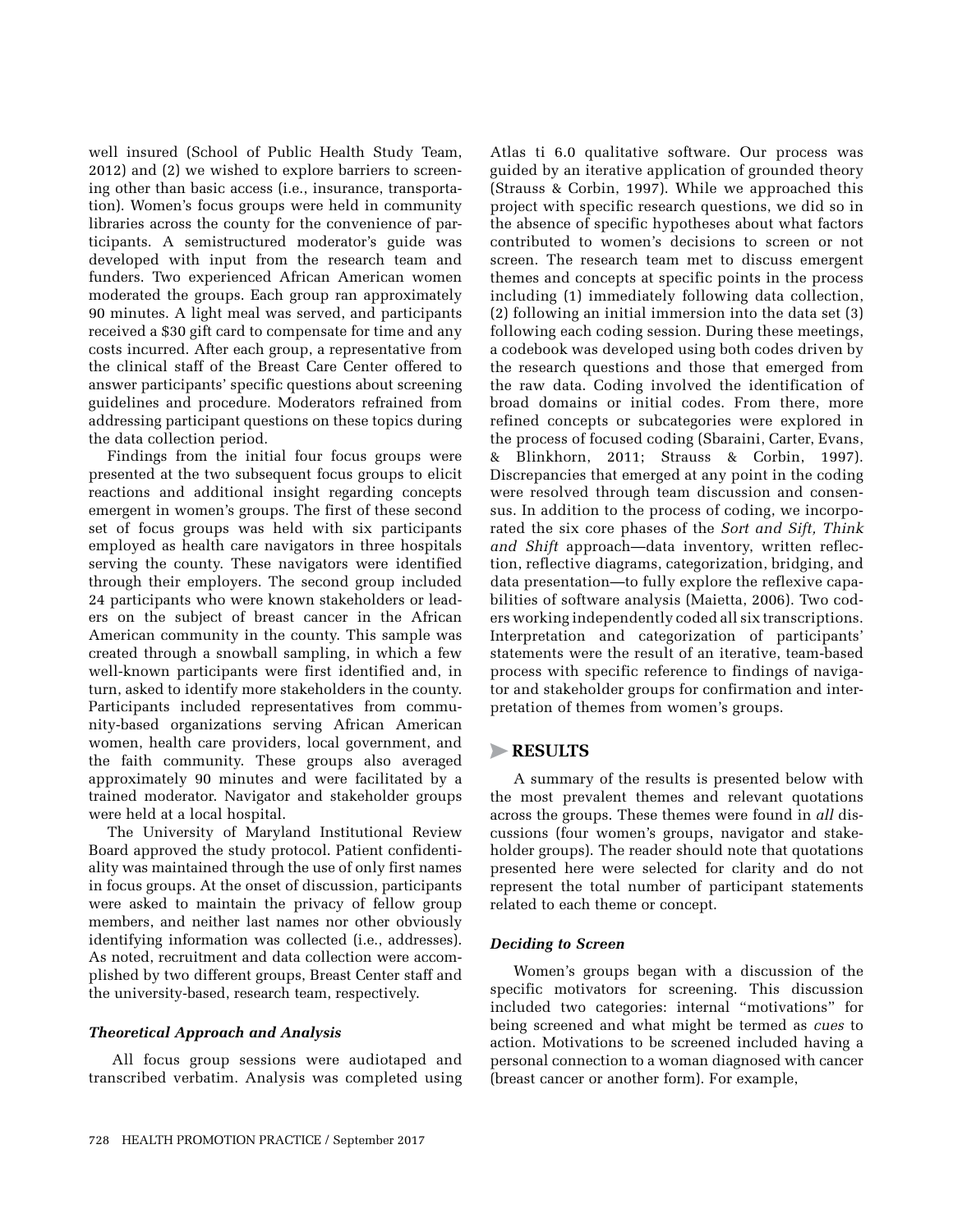I had two aunts, one died of skin cancer, and the other one died from liver cancer. Just seeing how it affected them, even as they were going through their treatments and up to their final day. . . . You see somebody waste away like that and you just want to do better for yourself and for your kids. (Women's group)

Another motivation was "wanting to live." While it might seem obvious, "wanting to live" implies a belief in the power of early diagnosis. For example,

I want to live as long as I can. If I can erase a lot of things that has happened—like she said, it's going downhill. I want to pull it up and tuck it up and keep going as long as I can. (Women's group)

#### And,

I never knew that she never had a breast exam, never, wasn't thinking about it; and I just looked at her with and I said, huh, you got two boys and you got all of these grandkids and you never even thought about living a little longer? (Women's group)

Regarding "cues to action" or specific catalysts for being screened, we found that health professionals, especially primary care physicians, had a significant role in encouraging women to be screened for breast cancer. For example,

My primary just reminds me when I go for my physical, I have high blood pressure so if I go back in six months she will be like, "You didn't get your mammogram?" And then I say, I'm going, and then that's it. (Women's group)

In addition, print materials from providers were reported as having an encouraging impact.

Hospital just kept . . . sending me their little flyers to say, get your mammogram. (Women's group)

# *Deciding Not to Screen*

Although the women in our sample were screened for breast cancer at least once in the previous 5 years, some also reported decisions not to screen. These "barriers" can be broken up into three categories: (1) confusion about recommendations and risk, (2) family responsibilities/caregiving, and (3) fear.

*Recommendations.* Women reported being unsure of the breast cancer screening guidelines generally, but estimated that one should be screened every 1 to 3 years. A majority noted that screening is recommended beginning at age 40 for all racial and ethnic groups. However, several women questioned why screening begins at age 40 given what they perceived as the increasing evidence around them of diagnoses at younger ages. Some also wondered why mammography is not recommended for older women.

What happens after you turn 66? You can't get mammograms? We're not so important? (Women's group)

Among the women, there was little evidence of understanding that the risks and benefits of mammography vary by age. In general, however, there was a perception that guidelines do not make "sense" and seem idiosyncratic. All groups asked about guidelines in the question-and-answer sessions that were held immediately after data collection. It was often the first question asked. For example, one woman noted,

Well, I know they keep changing the data, before 40, at 40, 10 years, every year, every other year, every third year. (Women's group)

Navigator and stakeholder participants agreed that guidelines are confusing and were able to articulate a connection between this perception and differing screening recommendations from trusted organizations such as the American Cancer Society, National Comprehensive Cancer Network, and U.S. Preventive Services Task Force. Moreover, one stakeholder reported instances in which patients were unable to have annual mammograms due to health insurance policy. For example, one stakeholder observed the following:

We as health care professionals, we can't get the message straight. You've got one group saying every other year. You've got another group that says no, every year. You've got a group that says you've got to have an abnormal so that you can get a diagnostic . . . (Stakeholder's group)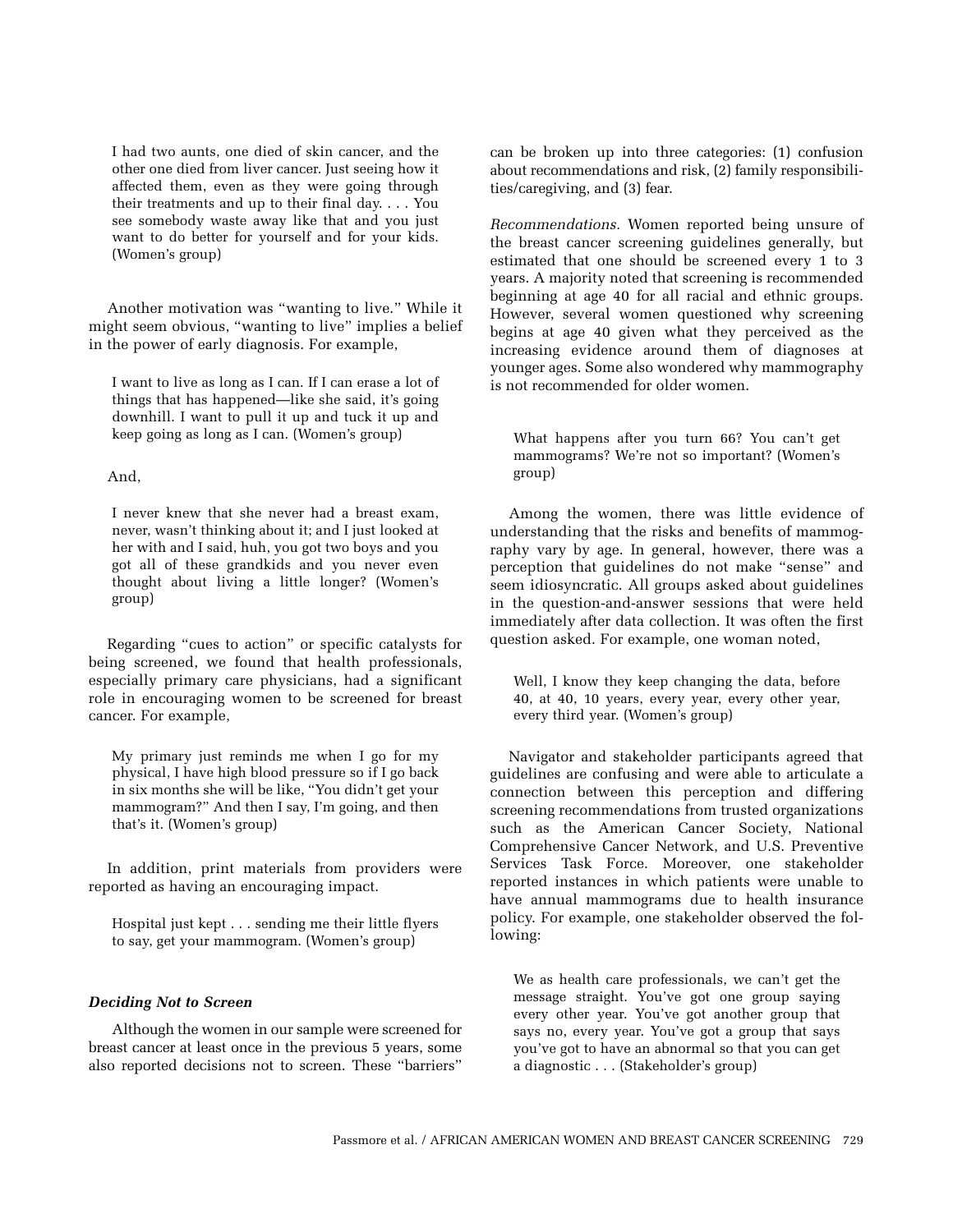Women in all groups also reported confusion about the relationship between race and breast cancer. Although there were a few who thought that African American women might be more at risk, in all four of our women's groups, there were participants who reported a strongly felt perception of breast cancer as a "White women's disease." For example,

This is just my opinion—I think for the most part, breast cancer is seen as a White woman's disease. So, it's not something that we feel that is running rampant in our communities at least. (Women's group)

Also in all groups, this belief was directly tied to perceptions of health promotion prioritizing of White women. These comments were frequently accompanied by direct references to Susan G. Komen and other similar organizations.

I'm assuming we probably are a high rate of breast cancer, African American women, we probably are. But do you hear it? I see a Susan G. Komen commercial, but nothing is geared as far as commercials to us. (Women's group)

#### And,

Particularly with Susan B. Komen [sic], the walk, that needs to be marketed differently. It's not marketed in certain communities. (Women's group)

# And,

We see White women in the forefront of it. Whenever you see a commercial, whenever you see anything about breast cancer screening, whenever you see anything about breast cancer awareness, you see that image of [White women]—when you look at Race for the Cure, anytime I see that on TV, yeah, you see some African American women . . . but yet you still know. (Women's group)

Stakeholders heartily agreed with this perception. As we presented the women's views above, stakeholder group participants responded.

They don't see Black people—African American people in those commercials. They don't see them out front. (Stakeholder group)

*Family Responsibilities and Caregiving.* On the simplest level, women's roles as caregivers made it difficult to carve out the time to go for screenings. For example,

I was saying, sometimes you just can't take that day off. When you're the only one providing for them kids, you got to make everything count. You got to take care of them kids, and you don't be thinking about yourself. (Women's group)

And,

Like my sister . . . She waited and she waited. She got to have a biopsy did. And she almost lost a breast, because she was a teacher substitute and she couldn't take off. At that time they were laying off people left and right, so she couldn't afford to take off. (Women's group)

At a deeper level, women reported feelings of responsibility to others that made even sharing news about poor health status difficult. To our surprise, a few participants told personal stories of how they or others dealt with a breast cancer diagnosis without telling family members. In one group, when a participant told a story of a woman who did not disclose her diagnosis to her family, a participant said quietly, "I did that." She went on to tell her own story of secrecy around her cancer diagnosis. When asked why she didn't disclose her diagnosis, she said, "They're all worriers, and I knew if I told them, they would worry." When this story, in turn, was related to stakeholders, a participant in that group added the following about her own experience.

And so I have one daughter and a granddaughter and I have . . . a sister. I didn't want anybody . . . I am the one that never has problems in the family. So just to keep everybody knowing that about me, I just didn't say anything . . .

*Fear.* There were a few beliefs that participants reported that gave them pause about getting screened for breast cancer. These included the fear of pain or discomfort of mammograms themselves,

The pain. When they called me for this study I told them, I said, that was my second one. She said, you haven't had one since 2012? I said, no, and I vowed after 2012 that was my last one because it was just so painful. (Women's group)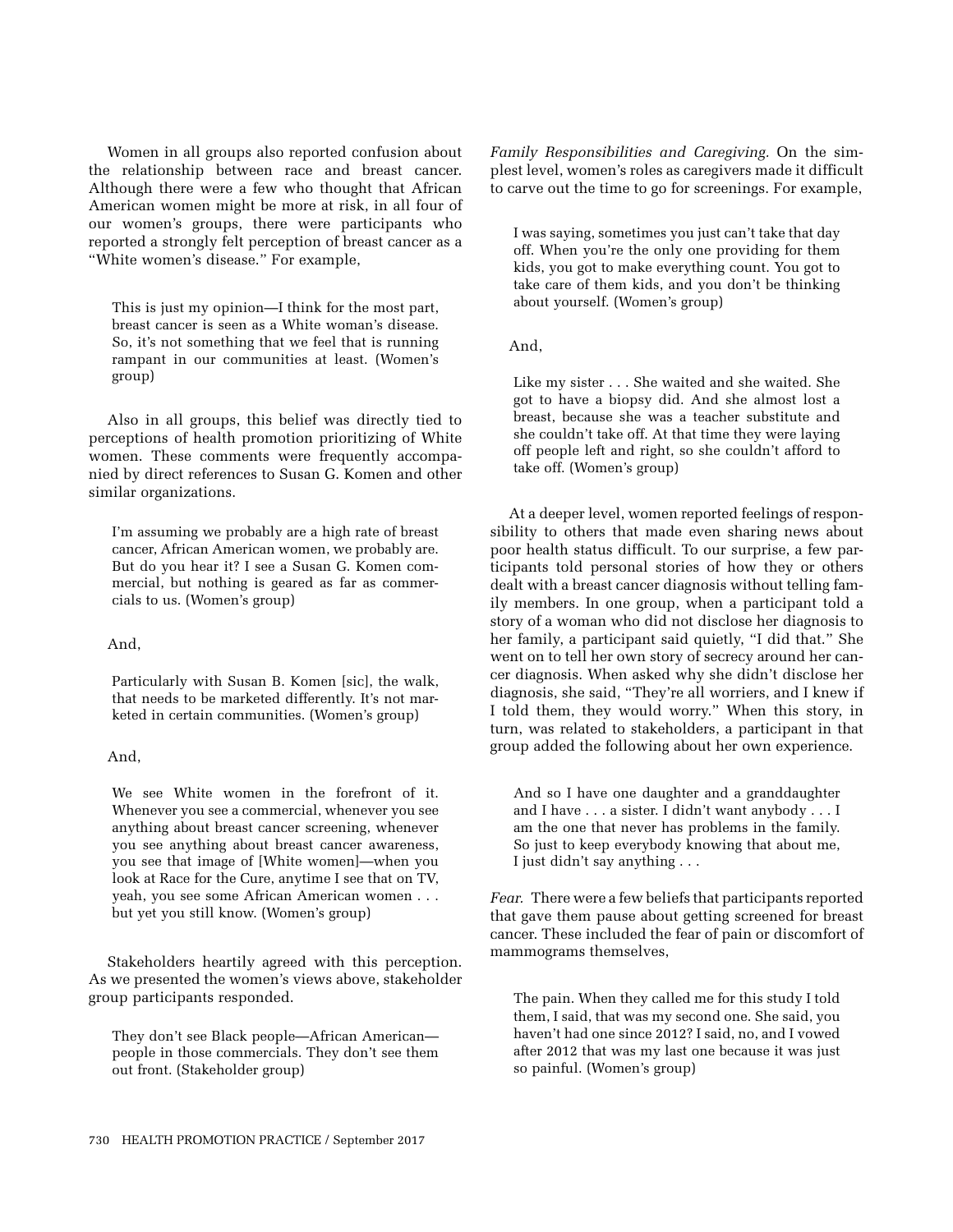The fear of being diagnosed with cancer was expressed strongly as a deterrent. For example,

I don't want to know that I have it or that I don't have it, I mean honestly . . . (Women's group)

### And,

We have had women that we have to call back for additional views and they're like, "No, I'm not going to come back because I don't want to know." And it's just kind of, again, the sooner you know about something the better. And you don't have to live with the stress of not knowing. But that's a tough one. (Navigator group)

Additionally, a third belief, mistrust of the medical profession, did arise in one women's group and in the leader's group. However, it was not as powerful a theme as the others in our groups. It is possible that this theme would have been more prominent in a sample of participants who had never been screened.

# >**Discussion**

Our findings are encouraging in several ways. Initially, women identified "wanting to live" as a motivator for screening. "Wanting to live" implies a belief in the connection between screening and treatment, as well as a belief in the power of early detection. This is interesting particularly in light of evidence from earlier studies of "fatalism" regarding breast cancer in the African American community (Gullatte, Brawley, Kinney, Powe, & Mooney, 2009; Phillips, Cohen, & Moses, 1999; Spurlock & Cullins, 2006). It is worthwhile to note that evidence of personally held views of fatalism was not found in any group. While several women expressed fear of a cancer diagnosis as a barrier to screening, none expressed doubt that one's chances of survival were greater in cases of early detection. Moreover, we did not uncover strong feelings of mistrust of health professionals, which has been previously reported (Gamble, 1997; Thomas & Quinn, 1991). In fact, our participants responded positively to doctor recommendations. It would be interesting to explore this belief in a larger sample including women from a range of socioeconomic and insurance statuses.

Also encouraging are findings that mass communication efforts have reached African American women. Unfortunately, the messages received seemed to differ from those intended. Despite the presence of the topic of breast cancer in the media, we find confusion around screening guidelines and an association of breast cancer risk with White women. Both these messages remove a sense of the urgency and importance of screening among African American women. The lesson to learn from this finding is that health promotion must consider various impacts and interpretations among all potential audiences. It may be that women are ready for more nuanced and complex information about their risk. In this, we are in agreement with Woloshin, Schwartz, Black, and Kramer (2012) who argue against the trend of persuasive over informative approaches in health education. Increasingly, incidence rates among African American women are on par with White women, but even without this trend, African American women have long been at greatest risk of mortality related to breast cancer (DeSantis et al., 2016). These are important pieces of information for women making the decision to screen or not to screen. The perception of breast cancer as a White woman's disease is certainly an important avenue for further, perhaps quantitative, exploration with a larger sample.

The perception that African American women are not a "priority" population for breast cancer may be compounded at the interpersonal level by secrecy around diagnosis, because this secrecy effectively limits the visibility of those with breast cancer to other African American women. Also interesting is that this secrecy was not built around fatalistic perceptions of cancer as previously reported (Phillips et al., 1999). Instead, our participants spoke of secrecy as related to roles of caregiving. For example, our participants noted a desire to avoid family members "worrying" about them. This finding is similar to that of Carthron and Ward (2012), who find evidence of secrecy among African American diabetics because of a perceived need to seem "under control."

Overall, caring for others was a barrier to taking the time to be screened. As one participant explained, Black women are "usually the pillar that keeps the family, the African American family together . . . and if something is wrong with that pillar the family starts to fall apart." In this role, women may have an especially difficult time finding space for self-care. This perception of the "superwoman" role is described in African American studies (Lindsay, 2014) and has also been recently tied to specifically to health (Nuru-Jeter et al., 2013; Speight, Isom, & Thomas, 2013) and health secrecy (Carthron & Ward, 2012).

A final note is that none of the themes revealed in this research should be taken as discrete. Each is connected to one another in a complex of factors that influence screening. For example, although knowing someone who had been through an experience with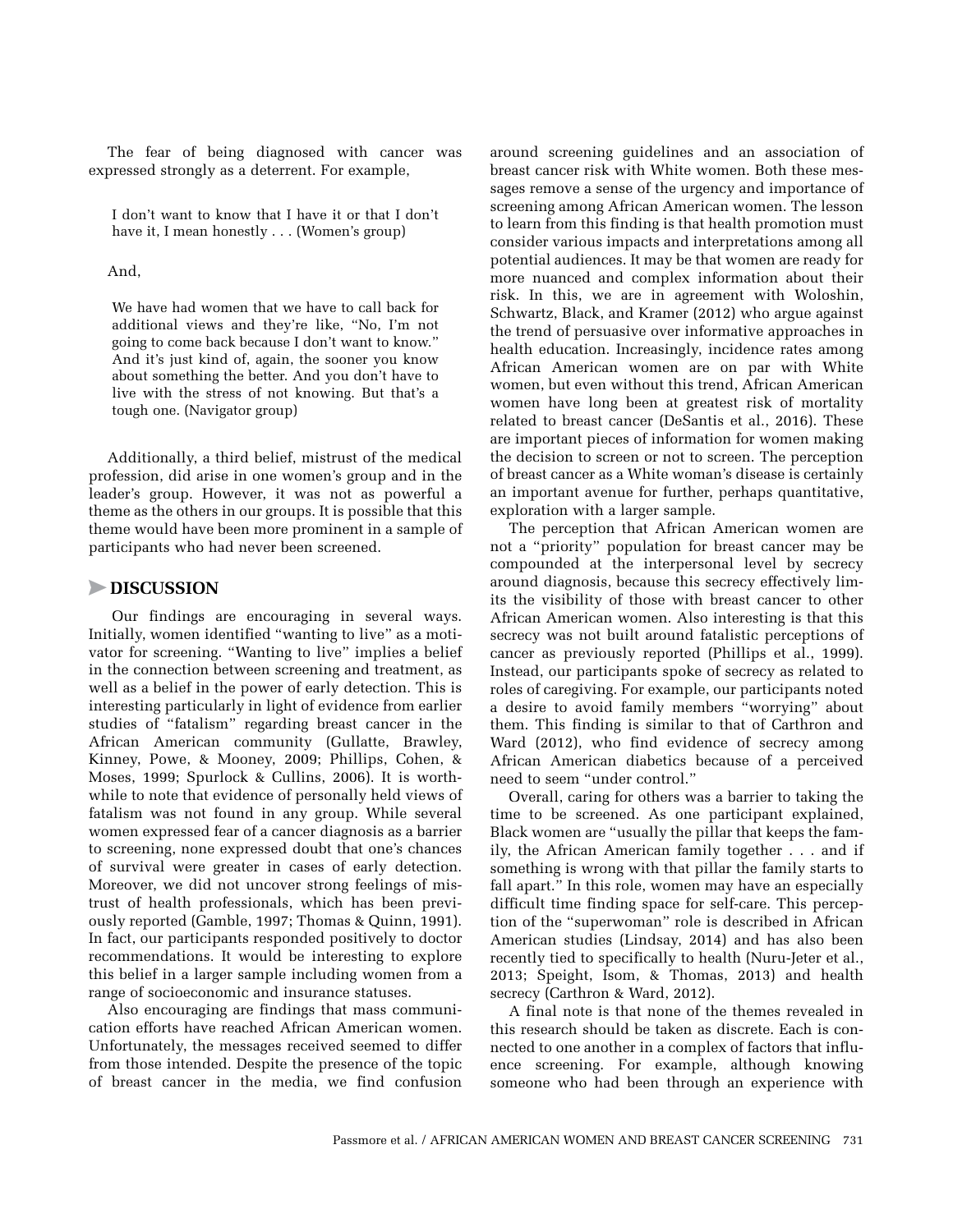

**Figure 1 Factors Influencing the Decision to Screen for Breast Cancer**

breast cancer was a powerful motivator, we see that a tendency toward secrecy in this population and a perceived lack of images in the media may add to the perception that few African American women actually have experiences with breast cancer and, thus, an inaccurate assessment of "risk." All these factors are weighed against one another in a woman's decision to have or not have a mammogram. Figure 1 is a simplified illustration of how our participants perceived the decision not to screen and also how even minor shifts could realign these psychosocial factors to "tip the scale" in a direction favorable to regular screening.

# >**Conclusion**

Our findings are both positive and encouraging. African American women in our sample did not question the importance of early detection. Our results also support the evidence that African American women are responsive to mass media campaigns (Hall, Rim, Johnson-Turbes, Vanderpool, & Kamalu, 2012). This is an opportunity to expand the successes of relatively small and intensive health education efforts to reach larger audiences (Mason et al., 2013; Ochoa-Frongia, Thompson, Lewis-Kelly, Deans-McFarlane, & Jandorf, 2012). However, our findings also include a warning about how messaging may interact with cultural, social, and contextual factors to create a quite different meaning. Regular explorations with diverse audiences may help to bring more understanding and effectiveness. Overall, we find that while the factors influencing decisions to be screened for breast cancer are complex, there are clear avenues to pursue to shift decisions in favor of screening.

#### **References**

American Cancer Society. (2011). *Cancer facts & figures for African Americans 2011-2012*. Atlanta, GA: American Cancer Society. Retrieved from http://www.cancer.org/acs/groups/content/@epidemiologysurveilance/documents/document/acspc-027765.pdf

Breen, N., & Kessler, L. (1994). Changes in the use of screening mammography: Evidence from the 1987 and 1990 National Health Interview Surveys. *American Journal of Public Health*, *84*, 62-67.

Brown, D. (2015, January 23). Prince George's neighborhoods make "Top 10 List of Richest Black Communities in America." *Washington Post*. Retrieved from [https://www.washingtonpost.](https://www.washingtonpost.com/news/local/wp/2015/01/23/prince-georges-neighborhoods-make-top-10-list-of-richest-black-communities-in-america/) [com/news/local/wp/2015/01/23/prince-georges-neighborhoods](https://www.washingtonpost.com/news/local/wp/2015/01/23/prince-georges-neighborhoods-make-top-10-list-of-richest-black-communities-in-america/)[make-top-10-list-of-richest-black-communities-in-america/](https://www.washingtonpost.com/news/local/wp/2015/01/23/prince-georges-neighborhoods-make-top-10-list-of-richest-black-communities-in-america/)

Carthron, D. L., & Ward, T. (2012). "I can't fall apart": Superwoman schema among diabetic African-American caregiving grandmothers. *The Gerontologist*, *52*, 339-339.

Consedine, N. S., Magai, C., Krivoshekova, Y. S., Ryzewicz, L., & Neugut, A. I. (2004). Fear, anxiety, worry, and breast cancer screening behavior: A critical review. *Cancer Epidemiology, Biomarkers & Prevention*, *13*, 501-510.

DeSantis, C. E., Fedewa, S. A., Goding Sauer, A., Kramer, J. L., Smith, R. A., & Jemal, A. (2016). Breast cancer statistics, 2015: Convergence of incidence rates between Black and White women. *CA: A Cancer Journal for Clinicians*, *66*, 31-42.

Gamble, V. N. (1997). Under the shadow of Tuskegee: African Americans and health care. *American Journal of Public Health*, *87*, 1773-1778.

Gullatte, M. M., Brawley, O., Kinney, A., Powe, B., & Mooney, K. (2009). Religiosity, spirituality, and cancer fatalism beliefs on delay in breast cancer diagnosis in African American Women. *Journal of Religion & Health*, *49*, 62-72.

Hall, I. J., Rim, S. H., Johnson-Turbes, C. A., Vanderpool, R., & Kamalu, N. N. (2012). The African American women and mass media campaign: A CDC breast cancer screening project. *Journal of Women's Health*, *21*, 1107-1113.